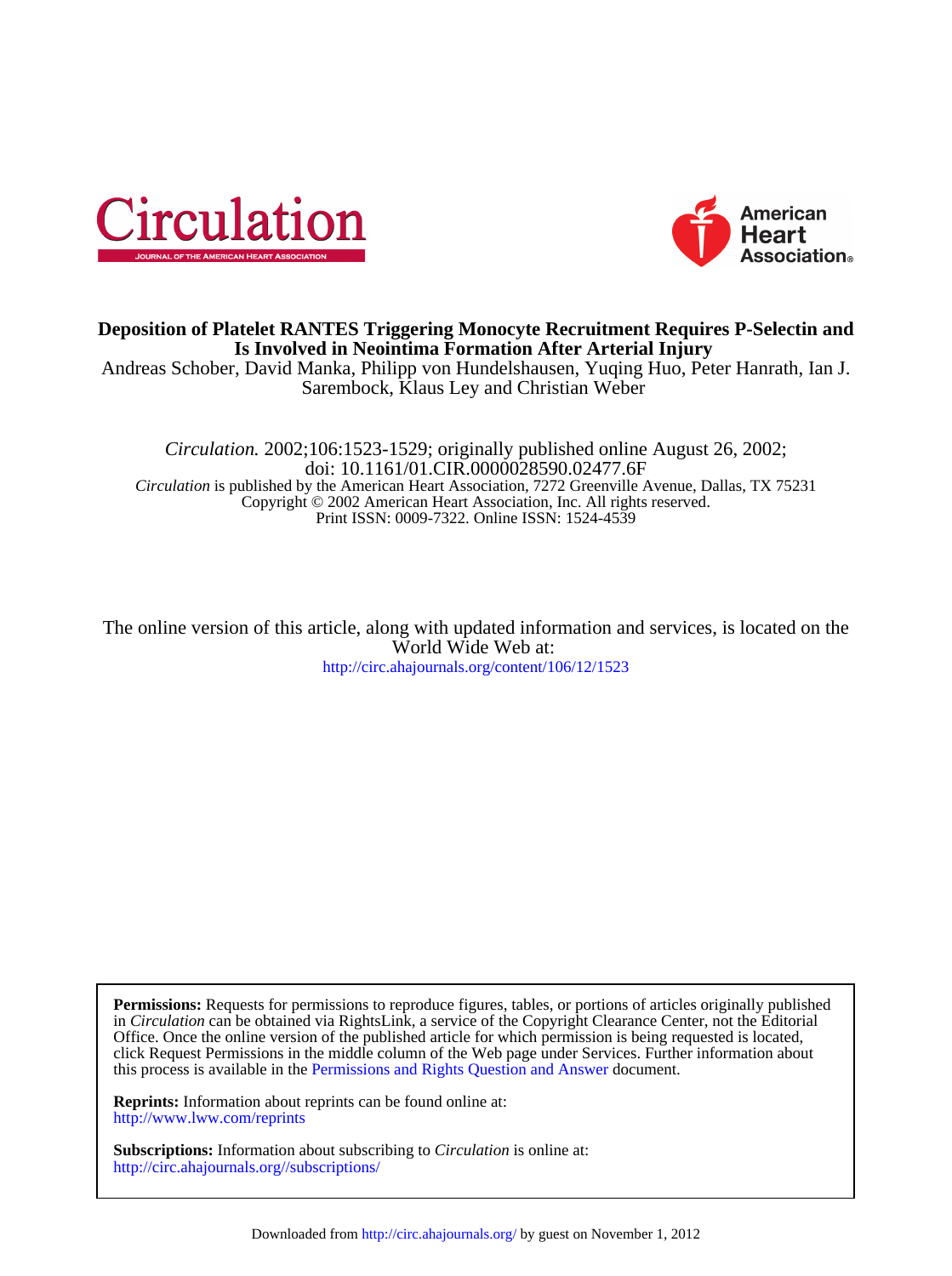# **Deposition of Platelet RANTES Triggering Monocyte Recruitment Requires P-Selectin and Is Involved in Neointima Formation After Arterial Injury**

Andreas Schober, MD\*; David Manka, PhD\*; Philipp von Hundelshausen, BS; Yuqing Huo, PhD; Peter Hanrath, MD; Ian J. Sarembock, MB, ChB, MD; Klaus Ley, MD; Christian Weber, MD

- *Background*—Chemokines expressed on atherosclerotic endothelium or deposited by activated platelets have been implicated in monocyte recruitment during atherogenesis and restenosis. Although the involvement of P-selectin in these processes is evident from studies in knockout mice, it has not been elucidated whether delivery of platelet chemokines requires P-selectin, thus serving as a P-selectin–dependent effector function.
- *Methods and Results*—Using immunofluorescence and laminar flow assays, we found that the deposition of the platelet-derived chemokine RANTES and monocyte arrest subsequently triggered by RANTES immobilized on inflamed endothelium are more efficient after preperfusion than after static preincubation of platelets and appear to depend on interactions of platelet but not endothelial P-selectin. This was revealed by the effects of P-selectin antibodies and comparison of P-selectin–deficient and wild-type platelets. Immunohistochemistry detected a substantial luminal expression of RANTES on neointimal lesions in wire-injured carotid arteries of apolipoprotein E (apoE)–deficient mice but not of mice with a combined deficiency in apoE and P-selectin (or platelet P-selectin). As assessed by histomorphometry, treatment of apoE-deficient mice with the RANTES receptor antagonist Met-RANTES markedly reduced neointimal plaque area and macrophage infiltration.
- *Conclusions*—Our data suggest that RANTES deposition and subsequent monocyte arrest are promoted by platelet P-selectin and involved in wire-induced intimal hyperplasia, and that blocking RANTES receptors attenuates neointima formation and macrophage infiltration. This mechanism represents an important component explaining the protection against neointimal growth in P-selectin–deficient mice and may represent a novel approach to the treatment of restenosis or atherosclerosis by the administration of chemokine receptor antagonists. **(***Circulation***. 2002;106:1523-1529.)**

**Key Words:** restenosis **platelets inflammation atherosclerosis** 

Restenosis after arterial injury has been characterized as an accelerated form of atherosclerosis. The neointima formation underlying restenosis represents a complex remodeling process that involves adhesive interactions of platelets and leukocytes with the denuded vessel wall as well as smooth muscle cell proliferation.<sup>1–3</sup> After endothelial denudation, exposure of the basement membrane and subendothelial matrix leads to the deposition of fibrin and adherent platelets, which on activation and degranulation express P-selectin and present fibrinogen, thereby mediating leukocyte rolling and arrest, and supporting their inflammatory recruitment.4,5 Because of secretion of cytokines or growth factors, monocyte-derived macrophages may be associated with lesion progression, including the proliferation of migrated smooth muscle cells.2 The increase in neointima is accompanied

by a reendothelialization, which is usually completed after 3 weeks.<sup>1</sup>

# **See p 1433**

The targeted disruption of P-selectin has been shown to protect against spontaneous atherosclerosis in apolipoprotein E–deficient (apo $E^{-/-}$ ) mice and against neointima formation and inflammatory cell recruitment after carotid ligation.<sup>6,7</sup> Notably, a deficiency in P-selectin abrogated macrophage infiltration and neointima formation after wire-induced endothelial denudation in carotid arteries of lesion-prone apo $E^{-/-}$ mice or femoral arteries.8,9 This may be attributable to diminished monocyte recruitment on adherent platelet monolayers, thrombotic material, or regenerating endothelium, or reduced fibrin deposition and chemokine synthesis by leuko-

*Circulation* is available at http://www.circulationaha.org DOI: 10.1161/01.CIR.0000028590.02477.6F

Received May 14, 2002; revision received June 17, 2002; accepted June 20, 2002.

From the Departments of Molecular Cardiovascular Research and Cardiology (A.S., P.v.H., P.H., C.W.), Rheinisch-Westfälische Technische Hochschule Aachen, Germany, and Departments of Biomedical Engineering (D.M., Y.H., K.L.) and Medicine (I.J.S.), University of Virginia, Charlottesville. The current address for D.M. is Center for Transgene Technology and Gene Therapy, Leuven, Belgium. \*These authors contributed equally to this study.

Correspondence to Dr Christian Weber, Kardiovaskuläre Molekularbiologie, Universitätsklinikum Aachen, Pauwelsstrasse 30, 52074 Aachen, Germany. E-mail cweber@ukaachen.de

<sup>© 2002</sup> American Heart Association, Inc.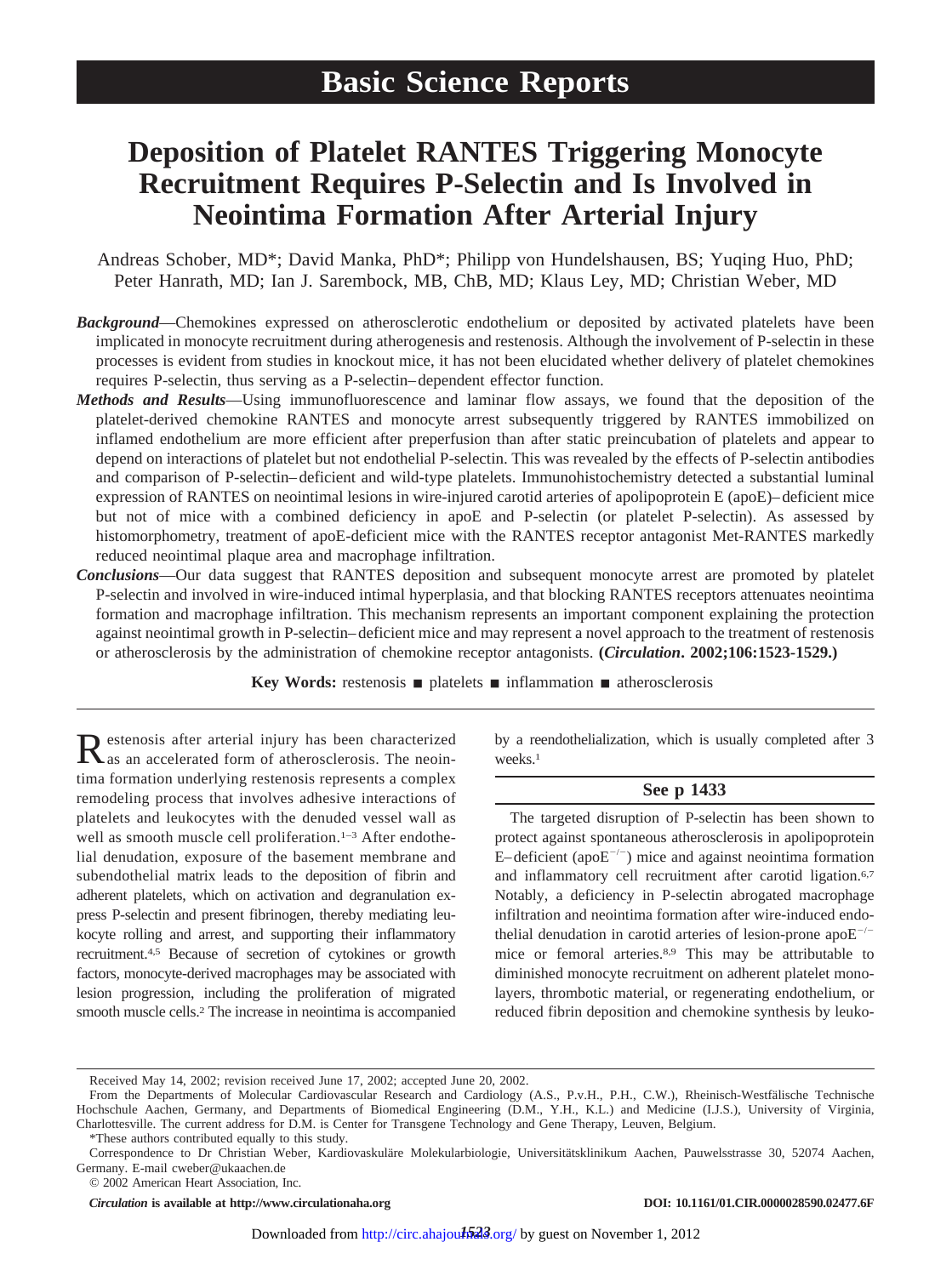cytes in the absence of P-selectin.8–11 Activated platelets express surface-bound molecules; release inflammatory cytokines, eg, CD40L or interleukin  $(IL)$ –1 $\beta$ , resulting in endothelial activation; and secrete chemoattractants, such as the lipid mediator platelet-activating factor or the chemokines PF4, ENA-78, or RANTES.<sup>12,13</sup> We recently found that RANTES secreted by stimulated platelets is immobilized on microvascular or aortic endothelium, triggers monocyte arrest under flow conditions in vitro and in perfused carotid arteries, and is detectable on endothelium in carotid arteries of apo $E^{-/-}$  mice with early atherosclerotic lesions or after wire-induced injury.13 The efficacy of RANTES deposition by platelets in flow<sup>13</sup> prompted us to test whether interactions of P-selectin contribute to endothelial immobilization of RANTES and subsequent monocyte arrest in flow and whether RANTES may thereby participate in neointima formation and monocyte infiltration in injured carotid arteries of apo $E^{-/-}$  mice.

# **Methods**

# **Cell Culture, Cell Isolation, and Reagents**

Human microvascular endothelial cells (HMVEC) (Clonetics) and monocytic Mono Mac 6 cells were cultured as described.13,14 Platelets were isolated by centrifugation of platelet-rich plasma on a 40% human serum albumin cushion and Sepharose-2B (Pharmacia) gel filtration or using ADIAgel separation columns (American Diagnostica Inc), and kept in assay buffer (HBSS, 10 mmol/L HEPES, 1 mmol/L  $Ca^{2+}/Mg^{2+}$ , and 0.5% human serum albumin) at 37°C.<sup>4,13</sup> The peptide antagonists Met-RANTES<sup>15</sup> and 8-73GRO- $\alpha^{16}$ were kindly provided by Drs A. Proudfoot (Serono Pharmaceutical, Geneva, Switzerland) and I. Clark-Lewis (University of British Columbia, Vancouver, BC, Canada), respectively. The monoclonal antibody (mAb) 2PH1 to murine P-selectin glycoprotein ligand-1 (PSGL-1) was from Pharmingen, the mAbs G1 and S12 to P-selectin<sup>17</sup> were kindly provided by Dr R. McEver (University of Oklahoma Health Sciences Center, Oklahoma City), and goat polyclonal antibody reactive with murine or human RANTES (C-19) was from Santa Cruz Biotechnologies. Thrombin-receptor activating peptide (TRAP) was from Bachem, recombinant IL-1 $\beta$  from Pepro-Tech. Other reagents were from Sigma.

# **Platelet Perfusion, Monocyte Arrest, and Immunofluorescence on Endothelium**

Laminar flow assays were performed as described.4,13 Confluent HMVEC in Petri dishes (arrest) or on glass coverslips (immunofluorescence) activated with IL-1 $\beta$  (10 ng/mL) for 12 hours were preperfused in a flow chamber at 1.5 dyne/cm2 or preincubated in stasis with TRAP (2  $\mu$ mol/L)–stimulated platelets (10<sup>8</sup> cells/mL) for 20 minutes at 37°C. Platelets were pretreated with P-selectin or PSGL-1 mAbs (10  $\mu$ g/mL) and filtrated to remove excess mAb, or platelets isolated from P-selectin<sup>-/-</sup> or wild-type mice were used for preperfusion. Mono Mac 6 cells (10<sup>6</sup>/mL) were resuspended or pretreated with Met-RANTES (1  $\mu$ g/mL) for 15 minutes in assay buffer, kept at  $37^{\circ}$ C, and perfused at 1.5 dyne/cm<sup>2</sup>. The number of monocytes firmly adherent by primary interaction with HMVEC after 5 minutes was quantified in multiple fields recorded by video microscopy. Detection of surface-bound RANTES was performed as described.13 HMVEC fixed in 3.7% formaldehyde and blocked against unspecific binding were reacted with C-19 overnight at 4°C and with fluorescein isothiocyanate–conjugated IgG for 30 minutes at 25°C. Images were recorded with a Leica DMRBE microscope. Staining of adherent platelets followed this protocol using a CD41 mAb (Diatec.com) as the primary antibody. Serum levels for peptide antagonists were measured by ELISA (R&D Systems). Lipid variables determined by routine procedures did not significantly differ between groups (data not shown). Expression of P-selectin and

RANTES receptors on HMVEC was analyzed by flow cytometry as described.14

# **Mouse Carotid Artery Injury Model**

Apo $E^{-/-}$  and P-selectin<sup>-/-</sup> mice (C57BL/6) were from The Jackson Laboratory. C57BL/6 mice were purchased from M&B (Ry, Denmark). P-selectin<sup>-/-</sup>/apoE<sup>-/-</sup> mice<sup>7,8,14</sup> were provided by Dr A.L. Beaudet (Baylor College of Medicine, Houston, Tex) and bone marrow–transplanted platelet P-selectin<sup>-/-</sup>(pPS<sup>-/-</sup>)/apoE<sup>-/-</sup>mice will be described (D. Manka, PhD, et al, submitted for publication, 2002). Apo $E^{-/-}$  mice fed an atherogenic diet containing 21% fat for 1 week before and 4 weeks after injury were injected intraperitoneally with Met-RANTES (n=6; 10  $\mu$ g), 8-73GRO- $\alpha$  (n=8; 10  $\mu$ g), or PBS vehicle  $(n=6)$  once daily for 28 days starting before injury. Mice were anesthetized with intraperitoneal ketamine and xylazine. After midline neck incision, the left external carotid artery was tied off distally, and via transverse arteriotomy, a 0.014-in flexible angioplasty guidewire was advanced by 1 cm. Complete and uniform endothelial denudation was achieved by 3 passes along the common carotid artery with a rotating motion.3 At day 28, mice were injected with pentobarbital for euthanasia and in situ perfusion fixation was performed with 4% paraformaldehyde at 100 mm Hg. Injured left and uninjured right arteries were excised and embedded in paraffin.

# **Quantitative Histopathology and Immunohistochemistry**

Serial sections (5  $\mu$ m thick) were stained with Movat pentachrome.<sup>8</sup> Histomorphometric analysis was performed by individuals blinded to treatments. For quantitative comparisons, at least 6 sections per animal within a standardized distance from the bifurcation (1000 to  $2000 \mu m$ ) were analyzed. The areas within lumen and internal and external elastic lamina were determined by planimetry using Image Pro Plus 3.0 (Media Cybernetics). Plaque, medial, overall vessel area, and intima/media ratio were calculated. Immunohistochemistry was performed as described.3,13 Sections were stained for macrophages with mAb F4/80 (Accurate Chemical). For RANTES staining, slides from apo $E^{-/-}/($ platelet) P-selectin<sup>-/-</sup> and apo $E^{-/-}$  mice were reacted with antibody C-19. Antibodies were visualized by an avidin/biotin peroxidase–linked detection system (Vector Laboratories). As a cumulative measure of monocyte infiltration during neointima formation, foam cells and lipid deposits were identified in Movat-stained sections within a standardized distance from the bifurcation (1000 to 2000  $\mu$ m), and the area covered by both was determined by blinded observers in digitized images using NIH Image Software. Data are expressed as percentage of total wall area.

# **Statistical Analysis**

Statistical analysis was performed using InStat software (GraphPad Software). In vitro data represent mean $\pm$ SD from 3 to 6 independent experiments. Data from animal studies represent mean $\pm$ SEM from 6 to 8 mice. Data were compared by 1-way ANOVA and Student-Newman-Keuls *t* test to evaluate 2-tailed levels of significance. Differences with  $P<0.05$  were considered as statistically significant.

# **Results**

Because the endothelial deposition and arrest function of RANTES secreted by stimulated platelets appear to be more pronounced after preperfusion than after preincubation in stasis,<sup>13</sup> we were prompted to refine this observation using submaximally stimulated platelets. As assessed by immunofluorescence and flow assays, preperfusion of platelets stimulated with thrombin (not shown) or TRAP at concentrations close to the  $EC_{50}$  for degranulation<sup>18</sup> resulted in a more substantial immobilization of RANTES (Figure 1A and 1B) and subsequent monocyte arrest (Figure 2A) on IL-1 $\beta$ –activated HMVEC in flow than preincubation with such platelets or supernatants in stasis. The adhesion of platelets to HM-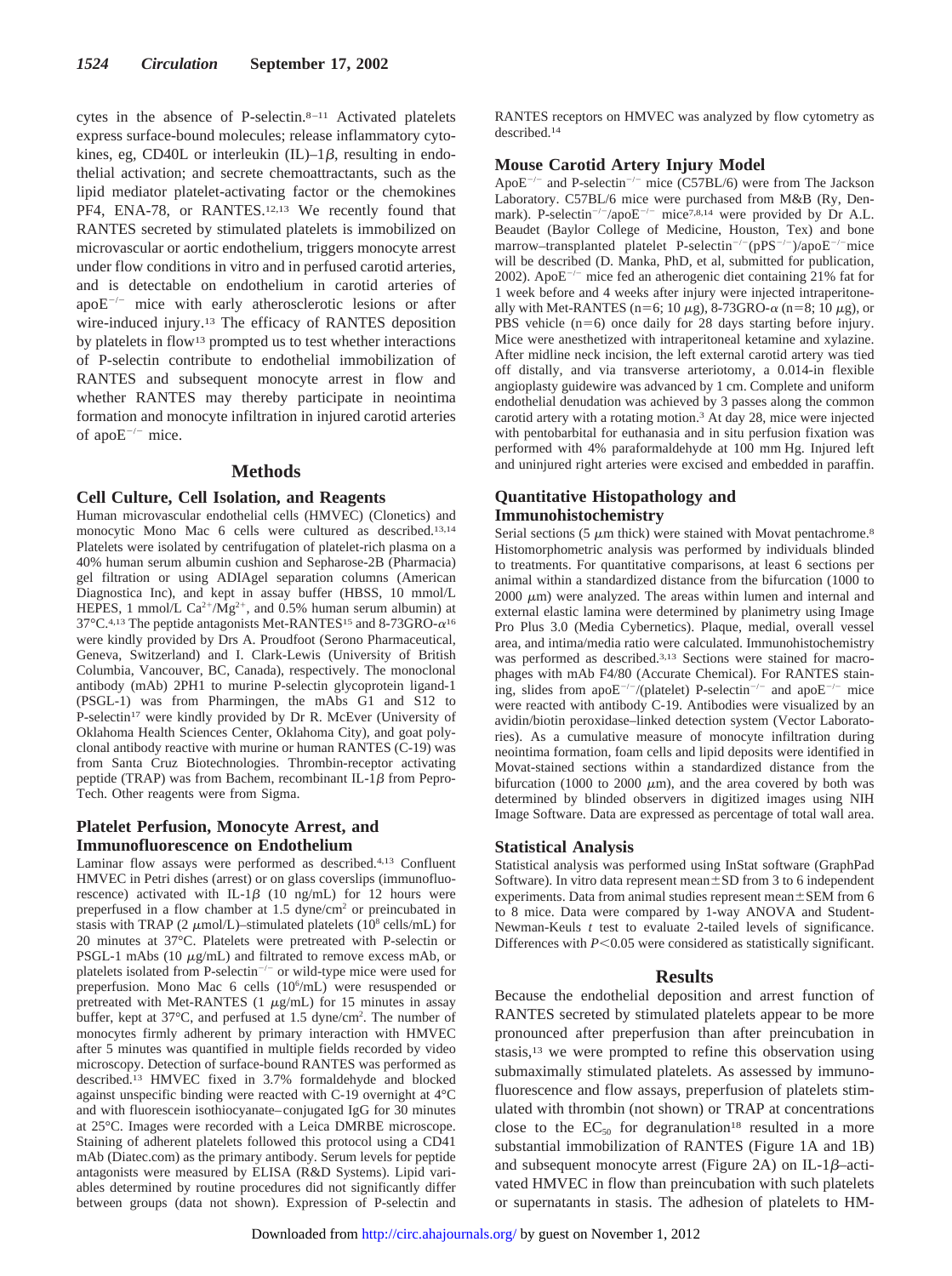

**Figure 1.** Deposition of RANTES by stimulated platelets on endothelium is more efficient under flow than in stasis and requires platelet P-selectin. HMVEC activated with IL-1 $\beta$  were preperfused at 1.5 dyne/cm<sup>2</sup> (A and C through H), or preincubated in stasis (B) with TRAP-stimulated human platelets pretreated without (A, B, G, and H) or with nonblocking mAb S12 (C) or blocking mAb G1 (D) to P-selectin, or were preperfused with stimulated murine wild-type (E) or  $P$ -selectin<sup>-/-</sup> platelets (F). HMVEC were treated with S12 (G) or G1 (H) mAb. RANTES immobilized on HMVEC was detected by immunofluorescence. Shown are representative images. Scale bar, 10  $\mu$ m.

VEC was negligible, and CD41 staining was clearly discernible from RANTES staining (not shown). Treatment of monocytes with the receptor antagonist Met-RANTES<sup>13</sup> abolished the enhancement of arrest on HMVEC preexposed to platelets (not shown), clearly indicating that it was triggered by immobilized RANTES.

We next studied the role of P-selectin interactions in RAN-TES deposition on HMVEC and its functional consequences in flow. Pretreatment of platelets with a blocking but not a nonblocking P-selectin mAb inhibited RANTES immobilization (Figure 1C and 1D) and RANTES-mediated monocyte arrest (Figure 2B) on IL-1 $\beta$ -activated HMVEC in flow. This was confirmed using murine platelets, as murine RANTES has sufficient cross-species homology to activate human receptors.<sup>19</sup> Preperfusion with platelets from wild-type but not  $P$ -selectin<sup>-/-</sup> mice led to substantial deposition of RANTES (Figure 1E and 1F) and subsequent monocyte arrest on activated HMVEC



**Figure 2.** Monocyte recruitment on activated endothelium in flow after preperfusion of platelets depends on platelet P-selectin. IL-1 $\beta$ -activated HMVEC were untreated (control), pretreated in stasis, or preperfused with stimulated human platelets or their supernatants (A). Platelets were pretreated with blocking (G1) or nonblocking (S12) mAb to P-selectin and filtrated (B). Murine wild-type platelets pretreated with or without PSGL-1 mAb or P-selectin<sup>-/-</sup> platelets were preperfused (C). Monocytic Mono Mac 6 cells were perfused at 1.5 dyne/cm<sup>2</sup>, and the number of firmly adherent cells was determined at 5 minutes. Data are mean ± SD from 3 to 6 independent experiments. \**P*<0.05 vs control, \*\**P*<0.05 vs platelet, \*\*\**P*<0.05 vs wild type.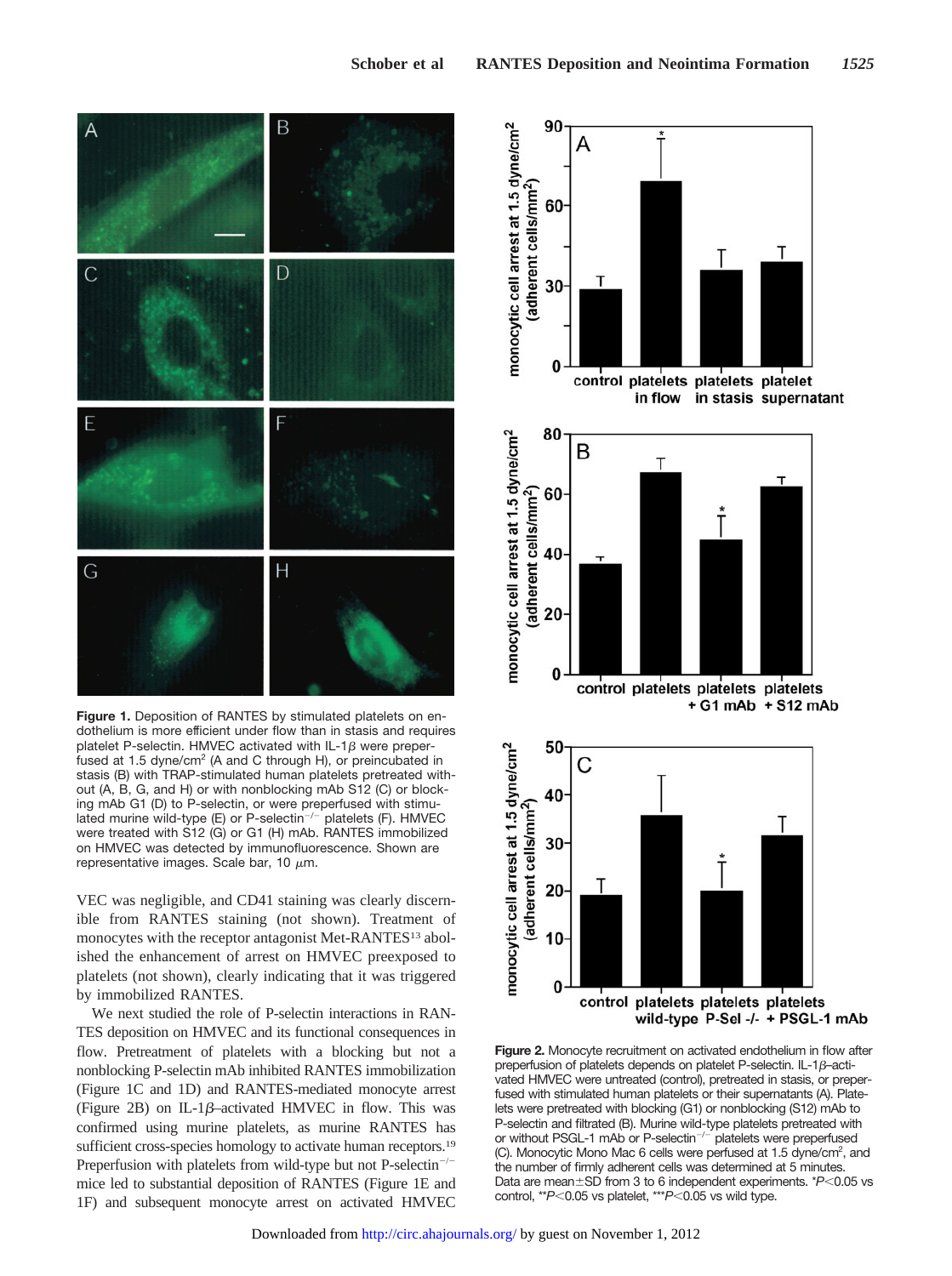(Figure 2C), whereas preincubation of murine platelets with a blocking PSGL-1 mAb had no effect (not shown, Figure 2C). In contrast, pretreatment of HMVEC with a blocking P-selectin mAb did not affect RANTES deposition by platelets (Figure 1G and 1H), and agonists known to upregulate endothelial surface P-selectin, such as thrombin and histamine, did not alter the immobilization of recombinant RANTES on HMVEC (not shown). Consistent with data in human umbilical vein endothelial cells,<sup>20</sup> IL-1 $\beta$  did not induce the expression of P-selectin in HMVEC nor that of RANTES receptors (not shown). Our data render an involvement of endothelial P-selectin unlikely and infer that interactions of platelet P-selectin contribute to the deposition of RANTES triggering monocyte arrest on inflamed endothelium.

RANTES has been detected in arteries with transplant vasculopathy but also juxtaposed to microthrombotic material on the surface of endothelium covering early atherosclerotic or neointimal lesions in carotid arteries of apo $E^{-/-}$  mice after wire-induced injury.13 To test the relevance of P-selectin for RANTES deposition in vivo, we performed immunohistochemistry for RANTES in carotid arteries from apo $E^{-/-}$  mice as compared with P-selectin<sup>-/-</sup>/apo $E^{-/-}$  mice 4 weeks after arterial injury. Whereas no staining was seen using isotype control (Figure 3A), robust transmural staining was found in tumor necrosis factor- $\alpha$ -treated mice.<sup>13</sup> RANTES was preferentially detectable on the luminal surface of endothelium covering neointimal lesions in apo $E^{-/-}$  mice (Figure 3B) but not in either P-selectin<sup>-/-</sup>/apoE<sup>-/-</sup> mice (Figure 3C) with minimal intimal hyperplasia<sup>8,9</sup> or in  $pPS^{-/-}/apoE^{-/-}$ mice (Figure 3D). In apo $E^{-/-}$  mice, discrete expression of RAN-TES was also evident in neointimal cells with a smooth muscle cell phenotype (Figure 3B).

Because the targeted disruption of P-selectin prevents neointima formation in apo $E^{-/-}$  mice, we studied whether effects of RANTES could be a component involved in intimal hyperplasia after arterial injury, given the crucial role of P-selectin in RANTES deposition and monocyte arrest on endothelium in vitro. We used the RANTES receptor antagonist Met-RANTES<sup>13,15</sup> and 8-73GRO- $\alpha$ , an antagonist for CXCR2 and murine KC.16,21 The intraperitoneal injection of these peptide antagonists for RANTES or GRO- $\alpha$  resulted in substantial serum levels at 1 hour (eg,  $9.63 \pm 5.69$  versus  $0.03\pm0.01$  ng/mL in controls for Met-RANTES), which remained elevated at 48 hours (data not shown). As apparent by representative histopathologic sections (Figure 4A through 4C) and confirmed by histomorphometry (Figure 4D), the treatment of mice for 28 days after wire-induced injury by daily intraperitoneal injections of Met-RANTES but not  $8-73$ GRO- $\alpha$  reduced neointimal plaque area in carotid arteries of apoE<sup> $-/-$ </sup> mice by almost 40% (*P*<0.05). Accordingly, the intima/media ratio was decreased by  $30\%$  ( $P<0.05$ ) with Met-RANTES but not with 8-73GRO- $\alpha$  (Figure 4E).

Given the role of platelet RANTES in monocyte recruitment on activated endothelium, we evaluated whether the inhibition of neointima formation by Met-RANTES was associated with reduced macrophage infiltration. Immunohistochemistry revealed a sparse infiltration with F4/80-positive monocytes/macrophages in Met-RANTES–treated mice, as compared with the pronounced infiltration in vehicle-treated



**Figure 3.** RANTES is detectable on the luminal surface of carotid neointimal lesions in apoE $^{-/-}$  but not P-selectin $^{-/-}/$ apo $E^{-/-}$  or pPS<sup>-/-</sup>/apo $E^{-/-}$  mice. Whereas isotype control staining yielded negligible background staining in apo $E^{-/-}$  arteries (A), immunohistochemistry revealed endothelial staining for  $RANTES$  in apo $E^{-/-}$  mice (B) but not in P-selectin<sup>-/-</sup>/apo $E^{-/-}$  (C) or  $pPS^{-/-}/apoE^{-/-}$  mice (D) 4 weeks after wire-induced injury. Scale bar, 50  $\mu$ m.

or 8-73GRO- $\alpha$ -treated apo $E^{-/-}$  mice (Figure 5A). To obtain an accurate and cumulative measure of macrophage infiltration during the course of neointima formation, we determined the area of foam cells/lipid deposits by morphometry. Consistent with effects on plaque area, treatment with Met-RANTES but not with 8-73GRO- $\alpha$  inhibited macrophage infiltration into the site of arterial injury by 40% (Figure 5B), supporting a role of inflammation in neointima formation and invoking a mechanism underlying protective effects of Met-RANTES.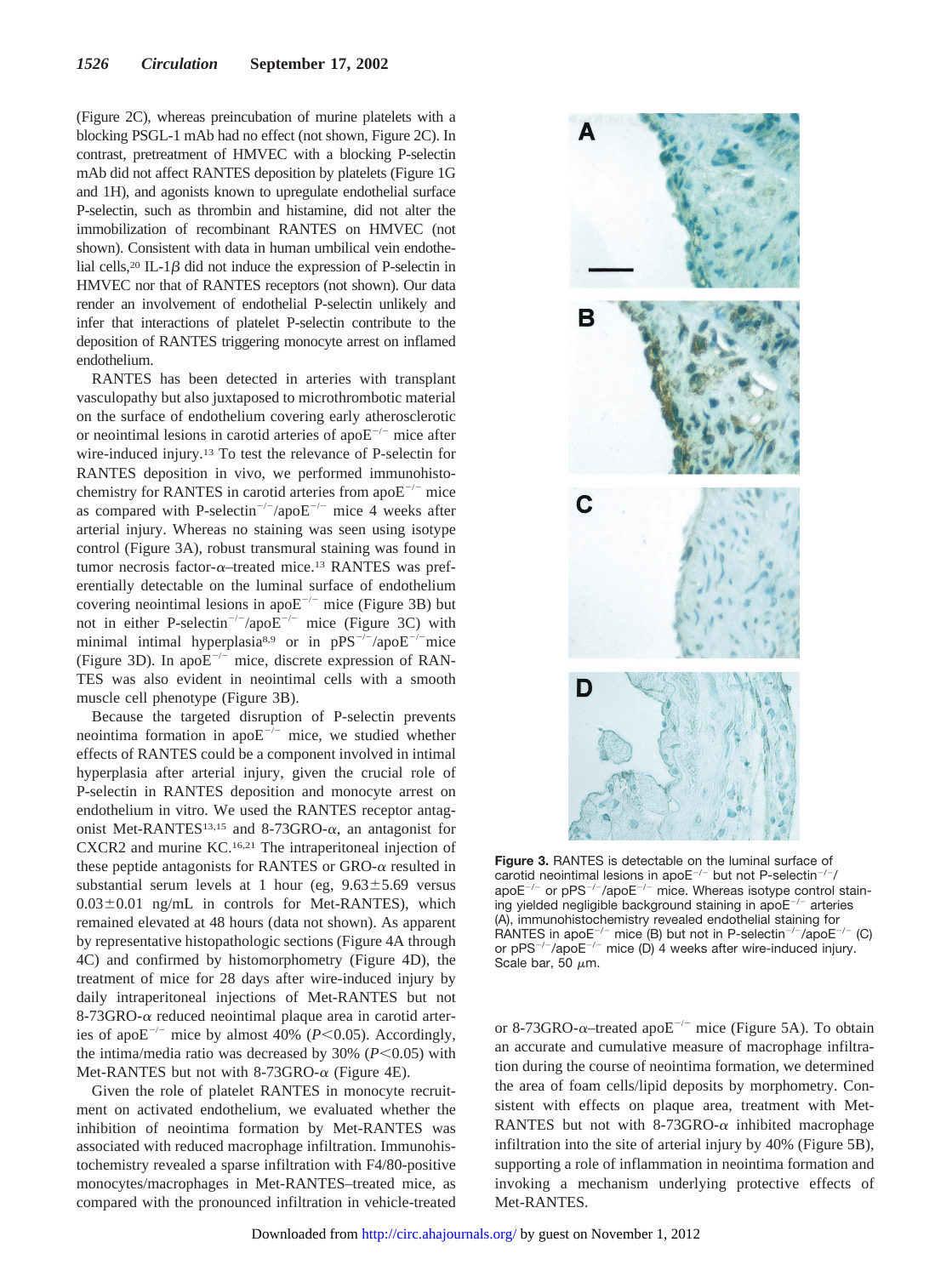

**Figure 4.** The RANTES receptor antagonist Met-RANTES inhibits wire-induced neointimal growth in apo $E^{-/-}$  mice. A through C, Representative sections of carotid arteries of apo $E^{-/-}$  mice stained with Movat pentachrome 4 weeks after wire-induced injury and daily treatment with vehicle (A), the peptide antagonist Met-RANTES (B), or the KC receptor antagonist 8-73GRO- $\alpha$  (C). Scale bar, 100  $\mu$ m. D and E, Morphometric analysis of neointima area (D) and intima/media (I/M) ratio (E) were performed using digitized images. Data are mean±SEM from 6 to 8 animals. \* $P$ <0.05 vs control.

# **Discussion**

Our data demonstrate that systemic blockade of RANTES receptors inhibits neointima formation and macrophage infiltration in carotid arteries of apo $E^{-/-}$  mice after wire-induced injury. The deposition of RANTES by platelets and its subsequent function in triggering monocyte arrest on activated endothelium required platelet P-selectin. The inhibition of RANTES deposition may constitute an important component explaining the profound and well-documented effects of P-selectin deficiency on neointima formation.8,9

RANTES secreted by stimulated platelets can be immobilized and presented on activated endothelium, where it enhances monocyte recruitment in flow.13 Using platelets submaximally stimulated with TRAP, we confirmed that the endothelial deposition of RANTES by platelets was more effective in flow than in stasis or with supernatants. This suggests that flow-dependent interactions of platelets with endothelium may facilitate deposition of RANTES. Both P-selectin and its glycoprotein ligand PSGL-1 are expressed by stimulated platelets and have been implicated in mediating their rolling interactions on endothelium.22,23 Using blocking mAbs and murine P-selectin–deficient platelets, we were able to dissect that platelet P-selectin but not PSGL-1 was critical for the endothelial deposition of RANTES as a prerequisite for its arrest function. Whereas endothelial but not platelet P-selectin has been involved in platelet rolling in vivo,<sup>22</sup> platelet-endothelial interactions critical for RANTES deposition appear to require platelet rather than endothelial P-selectin. This parallels another in vitro study showing that the adhesive interaction of platelets with endothelium not stimulated to upregulate P-selectin is mediated by platelet P-selectin.24 Our data suggest that by allowing sufficient contact with HMVEC in flow, P-selectin–dependent interactions of platelets contribute to the deposition of RANTES on

endothelium. This may be achieved by its secretion from granules in close proximity to endothelium or by the transfer of platelet microparticles containing RANTES,<sup>25</sup> a hypothesis that is currently under investigation. Consistent with our data, similar mechanisms may explain an involvement of platelet but not endothelial P-selectin in neutrophil-mediated postischemic renal failure in which neutrophil-attracting chemokines may be deposited by platelets.26

To confirm the in vivo relevance of P-selectin for RANTES deposition by platelets, we performed immunohistochemistry to detect RANTES immobilized on endothelium covering neointimal lesions in apo $E^{-/-}$  carotid arteries after wire-induced injury. Given that RANTES was not detectable on the endothelium of injured arteries in P-selectin<sup>-/-</sup> or  $pPS^{-/-}/apoE^{-/-}$  mice, our results infer that efficient RANTES deposition in vivo is dependent on the presence of platelet P-selectin. By providing evidence for a mechanism underlying RANTES deposition, this expands our findings that RANTES is expressed in juxtaposition to microthrombotic material on the endothelial surface covering early atherosclerotic and neointimal lesions in carotid arteries of  $apoE^{-/-}$  mice.<sup>13</sup> Together with observations that the absence of P-selectin prevents neointima formation,<sup>8,9</sup> these results underscore the concept of using RANTES blockade in an effort to limit neointimal growth after arterial injury.

The inhibitory effect of Met-RANTES on intimal hyperplasia and macrophage infiltration supports a growing body of evidence that has associated attenuated lesion formation in models of vascular injury with an inhibition of inflammation.8,9,27 The blockade of RANTES has been described as a powerful tool to suppress monocyte recruitment on different endothelial cell types and in apo $E^{-/-}$  carotid arteries.<sup>13</sup> Hence, the reduction of neointima formation reported herein may be due to an inhibition of macrophage infiltration and perpetuating effects on the influx of monocytes or smooth muscle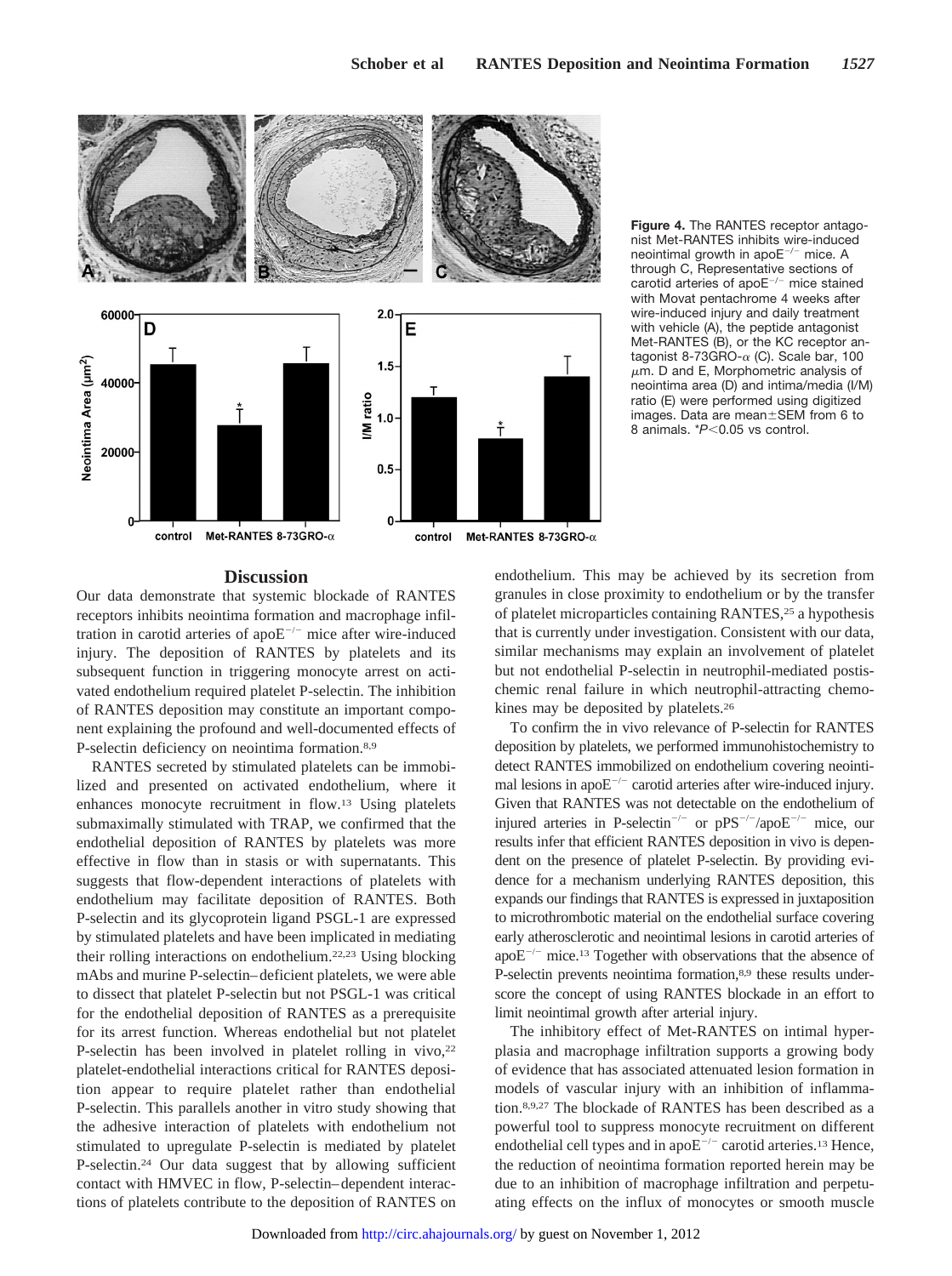



**Figure 5.** RANTES receptor blockade reduces neointimal macrophage/foam cell infiltration and lipid deposition in wireinduced carotid arteries of apo $E^{-/-}$  mice. A, Immunohistochemistry revealed a sparse infiltration with F4/80-positive monocytes/macrophages in Met-RANTES–treated mice, as compared with the marked infiltration in vehicle- or 8-73GRO- $\alpha$ treated apoE<sup>-/-</sup> mice. Scale bar, 200  $\mu$ m. B, Quantitative area of foam cells/lipid deposits was determined by morphometry using digitized images. Data are mean $\pm$ SEM from 6 to 8 animals. \**P*<0.05 vs control.

cells via secretion of growth factors or chemokines. For instance, platelet-derived RANTES can induce the synthesis of chemokines by monocytes in cooperation with engagement of PSGL-1 by platelet P-selectin,10 a function that is likely to be inhibited by Met-RANTES. More pronounced effects of P-selectin deficiency with an absence of intimal hyperplasia and macrophage infiltration have been ascribed to a lack of early leukocyte recruitment by the platelet layer deposited on the arterial wall after injury.<sup>9</sup> Given that adherent platelets support leukocyte arrest mediated by platelet-activating factor but not that by RANTES, whereas RANTES immobilized on endothelium triggers monocyte arrest,<sup>4,13,14</sup> the involvement of RANTES and its blockade may not be maximally effective during the early response to injury but rather at later stages of monocyte recruitment, eg, during reendothelialization.

Our results emphasize the involvement of RANTES in intimal hyperplasia and monocyte recruitment after arterial injury in mice with nascent atherosclerotic lesions. As the neointimal lesions develop on top of an atherogenic background, this model may be suitable to improve our insights into postinterventional restenosis in humans with obstructive atherosclerosis. The morphology of these accelerated lesions resembles spontaneous atherosclerotic plaques observed after

months in apo $E^{-/-}$  mice. Although RANTES, GRO- $\alpha$ , and their receptors have all been implicated in triggering monocyte arrest on atherosclerotic endothelium in uninjured carotid arteries of apo $E^{-/-}$  mice,<sup>13,21</sup> Met-RANTES but not  $8-73$ GRO- $\alpha$  at the same dose reduced injury-induced intimal hyperplasia and concomitant macrophage infiltration. This difference may be due to insufficient concentrations of  $8-73$ GRO- $\alpha$  or to a variable participation of chemokines in native atherosclerosis versus accelerated lesion formation after vascular injury. Because RANTES but not GRO- $\alpha$  can trigger both arrest and transmigration on endothelium in flow,13,14 this infers a more sensitive or universal involvement of RANTES in completing macrophage recruitment and supports distinct mechanistic scenarios in spontaneous versus postinjury lesion formation.

# **Conclusions**

Our findings may have important implications for an improved understanding of the role of inflammation and potential therapeutic targets in the treatment of atherosclerotic vascular disease. Although a major contribution of adhesion molecules and chemokines to neointima formation after arterial injury has been shown using targeted disruption of the respective genes or blocking mAbs,<sup>8,9,27</sup> our study demonstrates for the first time that the systemic administration of a specific peptide antagonist against a chemokine receptor may be efficient in attenuating neointimal growth. In combination with local stent-based treatment regimens, this may open novel avenues for a molecular strategy to limit neointimal growth.

# **Acknowledgments**

This study was supported by Deutsche Forschungsgemeinschaft grants (WE 1913/2-3 and IZKF grant TVG32 [to C.W.]), NIH grants (R01HL66264 [to I.J.S.] and R01HL58108 and P01HL55798-05 [to K.L.]), and an American Heart Association postdoctoral fellowship (0120404U [to Y.H.]). We thank J. Sanders and S. Knarren for excellent technical assistance.

#### **References**

- 1. Lindner V, Fingerle J, Reidy MA. Mouse model of arterial injury. *Circ Res*. 1993;73:792–796.
- 2. Ip JH, Fuster V, Badimon L, et al. Syndromes of accelerated atherosclerosis: role of vascular injury and smooth muscle cell proliferation. *J Am Coll Cardiol*. 1990;15:1667–1687.
- 3. Manka DR, Wiegman P, Din S, et al. Arterial injury increases expression of inflammatory adhesion molecules in the carotid arteries of apolipoprotein-E-deficient mice. *J Vasc Res*. 1999;36:372–378.
- 4. Weber C, Springer TA. Neutrophil accumulation on activated, surfaceadherent platelets in flow is mediated by interaction of Mac-1 with fibrinogen bound to  $\alpha_{\text{IIb}}\beta_3$  and stimulated by platelet-activating factor. *J Clin Invest*. 1997;100:2085–2093.
- 5. Kuijper PH, Gallardo Torres HI, Houben LA, et al. P-selectin and MAC-1 mediate monocyte rolling and adhesion to ECM-bound platelets under flow conditions. *J Leukoc Biol*. 1998;64:467–473.
- 6. Kumar A, Hoover JL, Simmons CA, et al. Remodeling and neointimal formation in the carotid artery of normal and P-selectin-deficient mice. *Circulation*. 1997;96:4333–4342.
- 7. Collins RG, Velji R, Guevara NV, et al. P-selectin or intercellular adhesion molecule (ICAM)-1 deficiency substantially protects against atherosclerosis in apolipoprotein E-deficient mice. *J Exp Med*. 2000;191: 189–194.
- 8. Manka D, Collins RG, Ley K, et al. Absence of P-selectin, but not intercellular adhesion molecule-1, attenuates neointimal growth after ar-